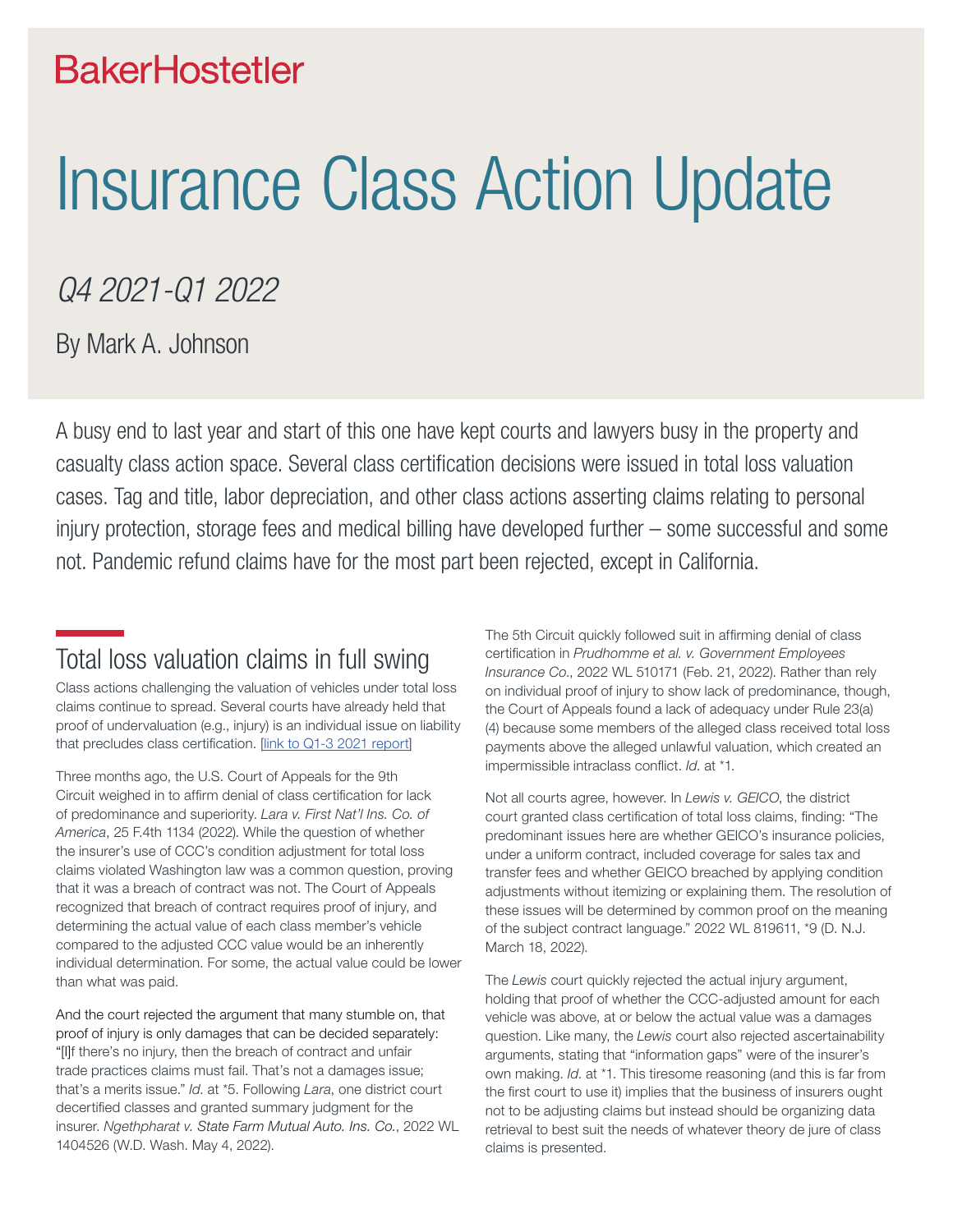Class settlements were reached in some Washington total loss cases. *Stanikzy v. Progressive Direct Insurance Co*., Case No. 2:20-cv-00118 (W.D. Wash.); *Tereshchenko v. American Family Mutual Insurance Company*, Pierce Cty., Washington, Superior Ct., Case No. 19-2-07123-6.

The total loss class actions will be a fixture on the litigation front for the time being, until more courts follow the logic of the 9th and 5th Circuits.

# Tax, tag and title class action update

Meanwhile, class actions asserting another type of total loss claim – payment of tax, tag and title fees – rumbles on. One court certified a class of Texas insureds with total loss claims when the total amount paid did not include sales taxes and title and registration fees. *Angell v. GEICO Advantage Insurance Company*, 2021 WL 5585732 (S.D. Texas Nov. 30, 2021). The court rejected the defendant's core argument that the plaintiffs were claim splitting by not including claims for how the value of total losses is determined. The 5th Circuit has granted a Rule 23(f) petition to accept an appeal of this decision.

Likewise, an Ohio district court certified a tax, title and tag class action in *Davis v. GEICO Casualty Co*., 2021 WL 5877843 (S.D. Ohio Dec. 13, 2021). The court found no issue with claim splitting by the plaintiffs and found predominance met because liability could be determined in a common manner. That the plaintiffs' damages model could lead to different amounts did not preclude class certification.

## Total loss storage fees class shot down

Under yet another theory arising from vehicle total losses, a state court of appeals affirmed both decertification of a class asserting claims based on garage storage fees deducted from total loss payments and summary judgment for the insurer. *Puopolo v. Commerce Insurance Co*., 2022 WL 1217215 (Mass. Ct. App. April 26, 2022). The policy provides that the insurer will pay only reasonable storage fees, and out-of-network shops stored the plaintiffs' vehicles at rates higher than what had been negotiated with network shops. Since the policy obligated the insurer to pay only reasonable fees and the plaintiffs did not submit proof that the fees of their chosen shops were reasonable, the class was properly decertified and summary judgment properly granted against the plaintiffs.

# Some PIP class claims successful, others not so much

A multistate class asserting claims that an insurer failed to respond to PIP claim submissions within 30 days was dismissed. *Anderson v. State Farm Mutual Auto. Ins. Co*., 2021 WL 5937763 (N.D. Ill. Dec. 16, 2021). Even if the plaintiffs accurately stated the PIP laws of 13 states, they didn't allege that they ever submitted a claim for PIP benefits or suffered the alleged unreasonable delay that is the basis for their claims. No injury, no standing.

However, another insurer agreed to a class settlement with a class

of healthcare providers that it improperly underpaid PIP claims in violation of a policy. *Rosenberg v. GEICO General Insurance Co.*, Case No. 0:19-cv-61422 (S.D. Fla.). The claims appear to be based on policy language that pays 80% of medically necessary charges pursuant to a schedule of maximum charges but also states that charges for less than that 80% shall be paid as billed.

# Medical billing claims certified

One group of plaintiffs was successful in obtaining certification of both a damages and an injunctive relief class for claims challenging agreements by certain providers not to bill the insurers for medical services. *Taqueria El Primo LLC v. Illinois Farmers Ins. Co*., 2021 WL 6127880 (D. Minn. Dec. 28, 2021). The insurer contended that the contracts are confidential settlement agreements that ended investigations and litigation because the providers had been engaged in insurance fraud and fraudulent billing. The court refused to certify a damages class for breach of contract because each class member would have to prove injury from a denied claim. However, it did certify a damages class based on a claim under the Minnesota Consumer Fraud Act. The court also certified an injunctive relief class to bar the billing limitations in the future. The 8th Circuit denied permission to appeal. Case No. 22-8002 (April 14, 2022).

# Pandemic premium refund claims

Previous reports have discussed several class actions filed against insurers alleging they charged too much for auto premiums during the pandemic because of reduced driving and thus fewer claims. [link to [Q4 2020](https://www.bakerlaw.com/webfiles/Litigation/2021/Insurance-Class-Action-Quarterly-2020-Q3-4.pdf) and [Q1-3 2021](https://www.bakerlaw.com/webfiles/Class%20Action%20Defense%20-%20Quarterly%20Insurance%20Report%20-%202021%20Q3%20-%20FINAL.pdf) reports] More activity has occurred in this space since.

One court tossed such claims based on the filed rate doctrine, a decision that the 2nd Circuit is now reviewing. *Grossman v. GEICO Casualty Co*., 2021 WL 5229080 (S.D. N.Y. Sept. 13, 2021) (2d Cir. Case No. 21-27). Interestingly, the appellants/plaintiffs cite to *Siegal v. GEICO Casualty Co*., 523 F. Supp. 3d 1032 (N.D. Ill. 2021) [[link to Q1-3](https://www.bakerlaw.com/webfiles/Class%20Action%20Defense%20-%20Quarterly%20Insurance%20Report%20-%202021%20Q3%20-%20FINAL.pdf)  [2021 report\]](https://www.bakerlaw.com/webfiles/Class%20Action%20Defense%20-%20Quarterly%20Insurance%20Report%20-%202021%20Q3%20-%20FINAL.pdf) to support their argument that their claim that premiums were too high did not challenge rates. The 8th Circuit rejected this sophistry in *Alissa's Flowers, Inc. v. State Farm Fire & Cas. Co*., holding that claims challenging premiums are in essence a challenge to rates upon which the premiums are based, which is barred by the filed rate doctrine. 2022 WL 319846 (8th Cir. Feb. 3, 2022).

However, courts applying California law reason that a program to refund pandemic-era premiums was not within the insurance department's purview, especially when the plaintiffs allege trigger words such as false statements that the amount of refunds was adequate. *Day v. GEICO Cas. Co*., 2022 WL 179687 (N.D. Calif. Jan. 20, 2022). California has become fertile ground for more class actions alleging that pandemic premium refund programs were insufficient. See, e.g., *Chavez v. Allstate Northbrook Ins. Company,*  Case No. 3:22-cv-00166 (S.D. Calif.); *Kurshan v. Safeco Ins. Co. of America*, Case No. 2:22-cv-00137 (E.D. Calif.).

# Policy cancellation premium claims

A class was certified by one federal district court over an auto policy cancellation fee that was not described in the policy. *Connor v.*